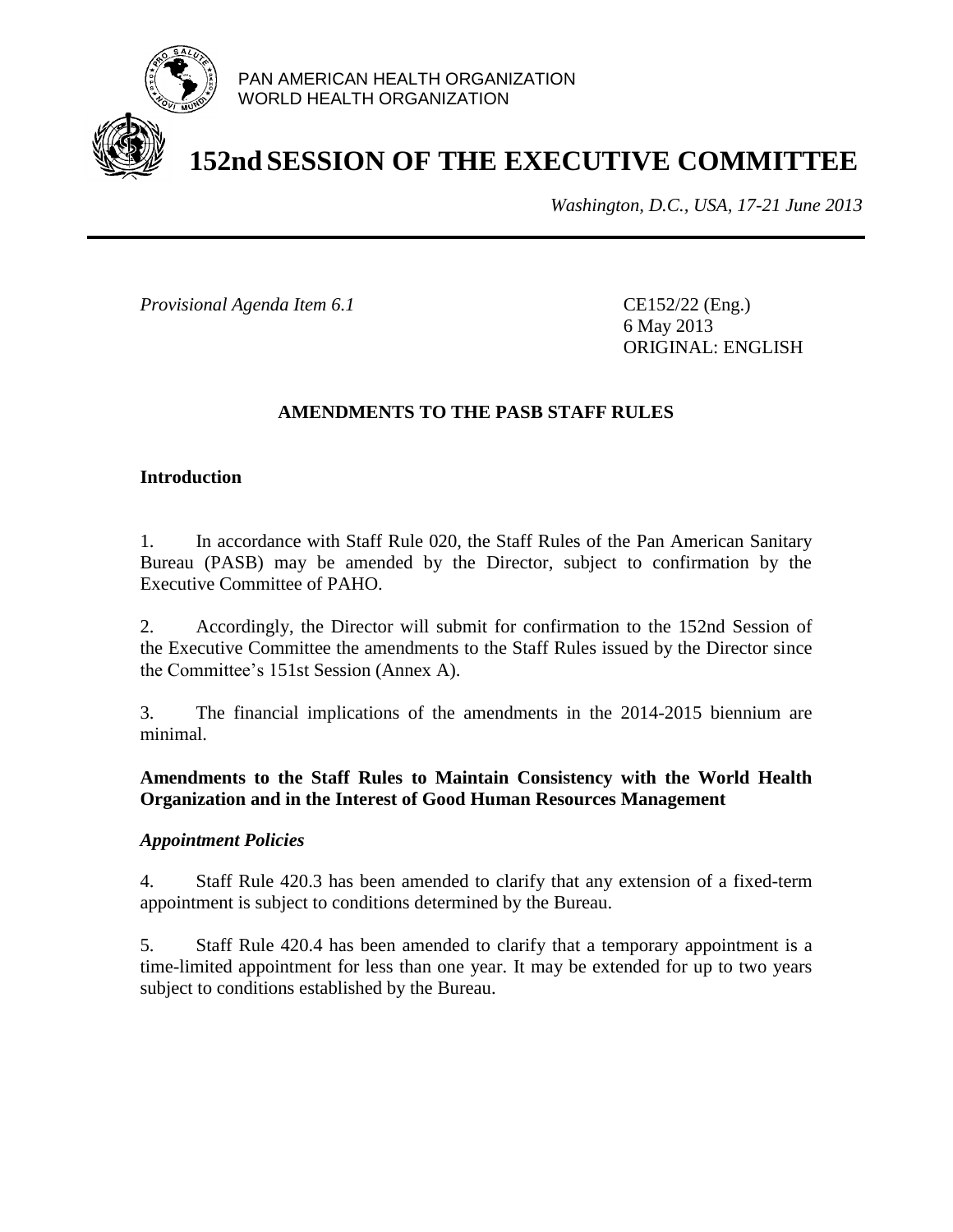CE152/22 (Eng.) Page 2

### *Working Hours and Attendance*

6. Staff Rule 610.5 has been amended to clarify that payment of salary may be withheld pending a determination as to whether the staff member's absence was due to reasons beyond his/her control. If the absence is determined to be for reasons beyond the staff member's control, the salary withheld shall be paid.

## *Completion of Appointments*

7. Staff Rule 1040.1 has been edited to make it more precise and to clarify that fixed-term and temporary appointments carry no right to extension or conversion of appointment. Staff Rule 1040.2 has been incorporated under Staff Rule 1040.1. Staff Rules 1040.3 and 1040.4 have been renumbered accordingly.

### **Amendments to the Staff Rules in light of the United Nations General Assembly's Sixty-seventh Session Decisions**

## *Review of the Level of the Education Grant*

8. With respect to the education grant, the United Nations General Assembly (UNGA) approved, effective from the school year in progress on 1 January 2013, the recommendations of the International Civil Service Commission (ICSC) regarding the adjustment of the maximum admissible expenses and the maximum education grant were adjusted for twelve zones. In addition, the normal flat rates and the additional flat rates for boarding were revised for fourteen zones.

9. Amendments to Appendix 2 of the Staff Rules ("Education Grant Entitlements") have been prepared accordingly and appear in Annex B of this document.

### *Change to the Mandatory Retirement Age for New Participants*

10. With respect to the mandatory retirement age, the UNGA authorized the United Nations Joint Staff Pension Board to raise the mandatory retirement age to 65 years for staff members who become participants in the UN Joint Staff Pension Fund on or after 1 January 2014. Staff Rule 1020.1 is amended accordingly.

11. A strategic review by the ICSC with respect to the implications of applying the increased mandatory age of retirement to current staff is in progress.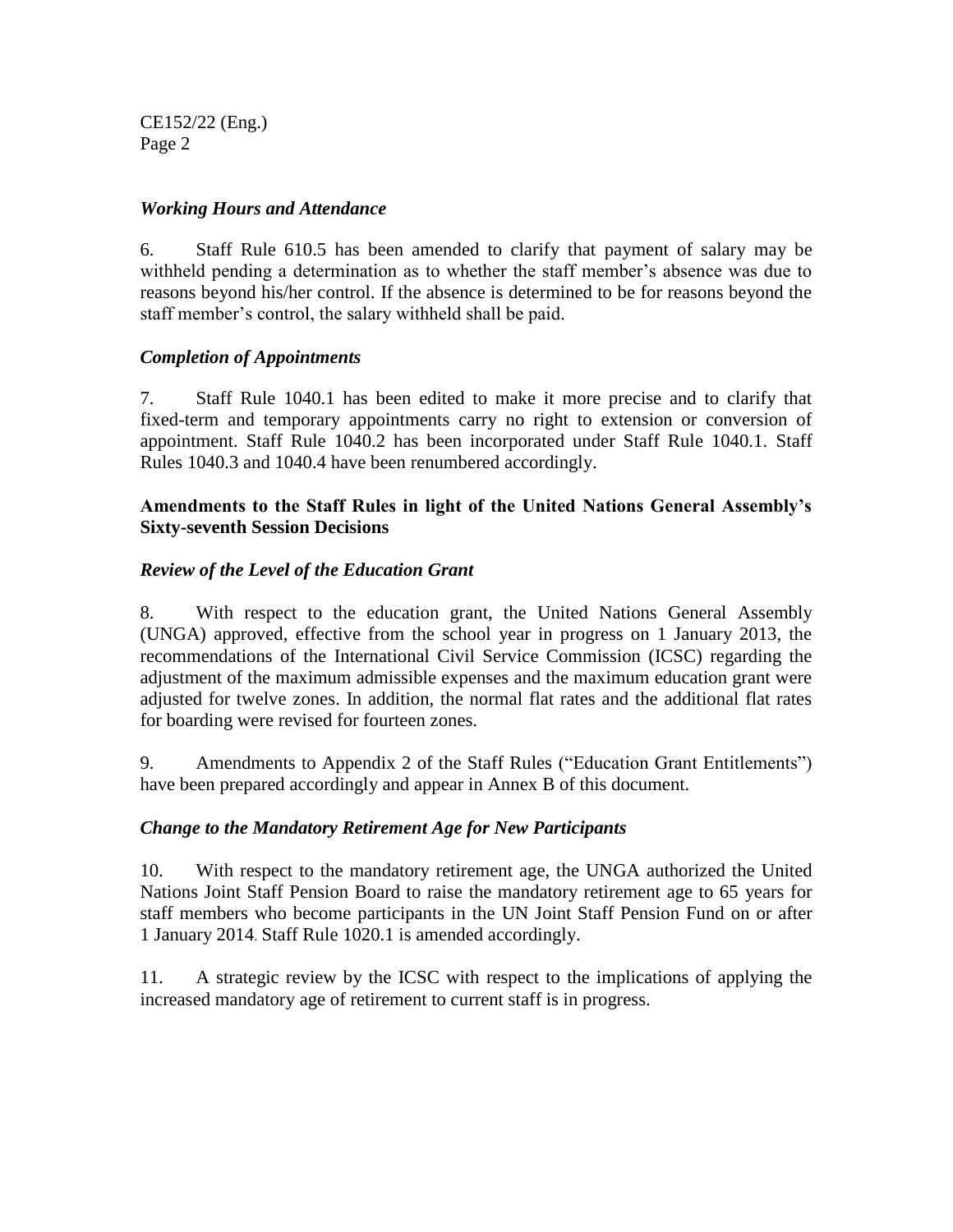# **Action by the Executive Committee**

12. The Executive Committee is requested to review the Amendments to the PASB Staff Rules contained in the present document, and consider approval of the proposed resolution attached as Annex C.

Annexes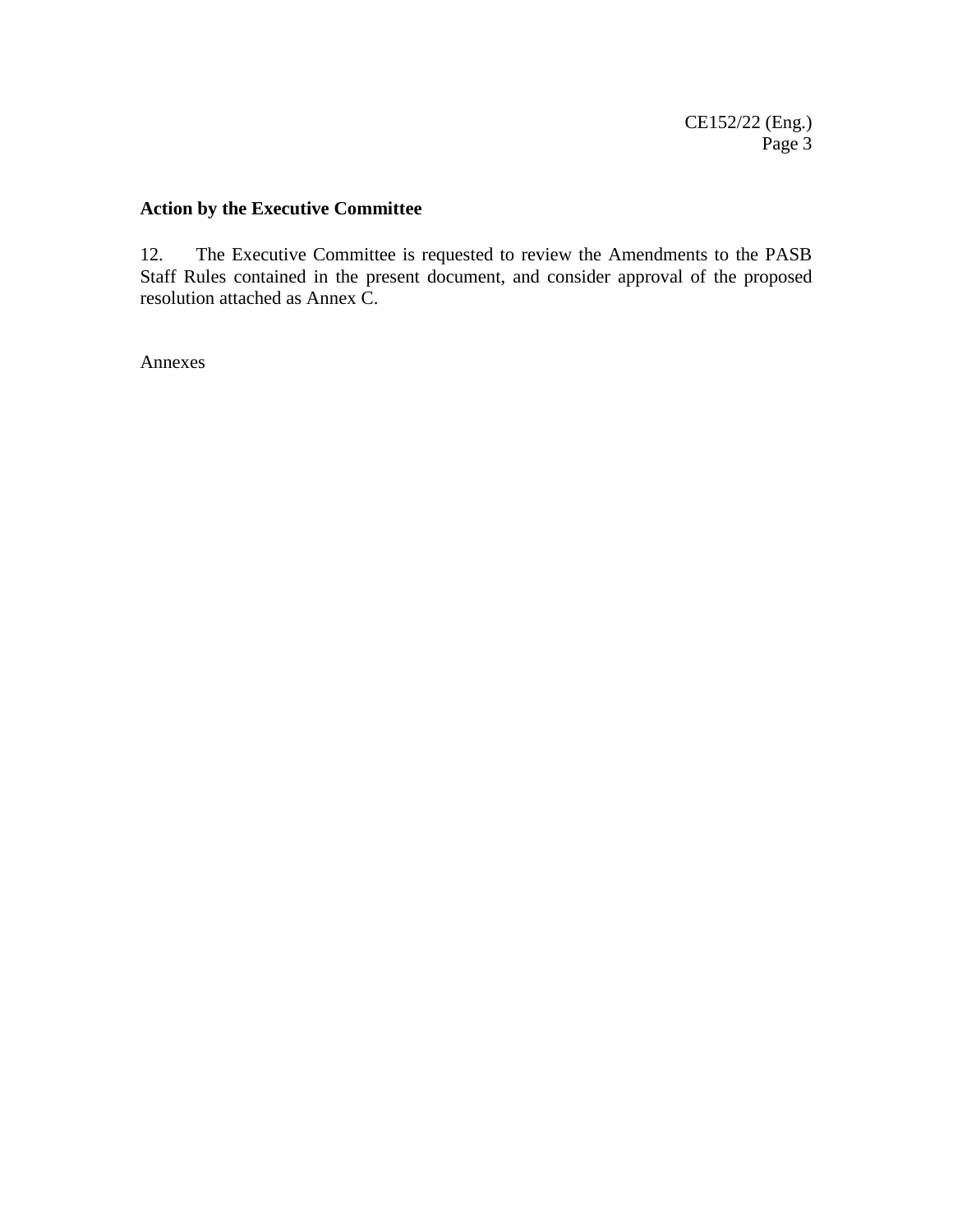## **Amendments to PASB Staff Rules Issued by the Director since the 151st Session of the Executive Committee**

| <b>FORMER TEXT</b>                                                                                                                                                                                                                                                                                                                                                                                                                                                                                                                                                                                                                                              | <b>NEW TEXT</b>                                                                                                                                                                                                                                                                                                                                                                                                                                                                                                                                                                                                                                                                                                                                                                           |  |  |  |  |
|-----------------------------------------------------------------------------------------------------------------------------------------------------------------------------------------------------------------------------------------------------------------------------------------------------------------------------------------------------------------------------------------------------------------------------------------------------------------------------------------------------------------------------------------------------------------------------------------------------------------------------------------------------------------|-------------------------------------------------------------------------------------------------------------------------------------------------------------------------------------------------------------------------------------------------------------------------------------------------------------------------------------------------------------------------------------------------------------------------------------------------------------------------------------------------------------------------------------------------------------------------------------------------------------------------------------------------------------------------------------------------------------------------------------------------------------------------------------------|--|--|--|--|
| <b>420. APPOINTMENT POLICIES</b>                                                                                                                                                                                                                                                                                                                                                                                                                                                                                                                                                                                                                                | <b>420. APPOINTMENT POLICIES</b>                                                                                                                                                                                                                                                                                                                                                                                                                                                                                                                                                                                                                                                                                                                                                          |  |  |  |  |
| 420.3<br>A "fixed-term appointment" is a time limited<br>appointment for one year or more.                                                                                                                                                                                                                                                                                                                                                                                                                                                                                                                                                                      | $\cdots$<br>420.3<br>A "fixed-term appointment" is a time limited<br>appointment for one year or more. Any extension is<br>subject to conditions determined by the Bureau.                                                                                                                                                                                                                                                                                                                                                                                                                                                                                                                                                                                                                |  |  |  |  |
| 420.4<br>A "temporary appointment" is a time-limited<br>appointment of up to two years. If the temporary<br>appointment is of less than two years, it may be<br>extended, provided that the total duration<br>of<br>uninterrupted service under consecutive temporary<br>appointments does not exceed two years. A staff<br>member who has completed the maximum period of<br>uninterrupted service on one or more temporary<br>appointments may not be employed<br>by the<br>Organization unless more than 30 calendar days have<br>elapsed since his separation from service. Any future<br>employment is subject to conditions established by<br>the Bureau. | 420.4<br>A "temporary appointment" is a time-<br>limited appointment of up to two years. If the<br>temporary appointment is of less than two years,<br>it may be extended, A "temporary appointment"<br>is a time-limited appointment for less than one<br>year. A temporary appointment may be extended,<br>provided that the total duration of uninterrupted<br>service under consecutive temporary appointments<br>does not exceed two years. A staff member who has<br>completed the maximum period of uninterrupted<br>service on one or more temporary appointments may<br>not be employed by the Organization unless more<br>than 30 calendar days have elapsed since his<br>separation from service. Any future employment is<br>subject to conditions established by the Bureau. |  |  |  |  |
| 610.<br><b>WORKING HOURS AND ATTENDANCE</b>                                                                                                                                                                                                                                                                                                                                                                                                                                                                                                                                                                                                                     | 610. WORKING HOURS AND ATTENDANCE                                                                                                                                                                                                                                                                                                                                                                                                                                                                                                                                                                                                                                                                                                                                                         |  |  |  |  |
| 610.5<br>No salary shall be paid to staff members in<br>respect of periods of unauthorized absence from work<br>unless such absence was due to reasons beyond their<br>control.                                                                                                                                                                                                                                                                                                                                                                                                                                                                                 | $\sim$ $\sim$ $\sim$<br>No salary shall be paid to staff members<br>610.5<br>in respect of periods of unauthorized absence from<br>work unless such absence was due to reasons<br>beyond their control. Payment may be withheld<br>pending a determination as to the reasons for<br>the unauthorized absence. If it is determined that<br>the absence was beyond the control of the staff<br>member, the withheld salary will be paid.                                                                                                                                                                                                                                                                                                                                                    |  |  |  |  |
| <b>1020. RETIREMENT</b>                                                                                                                                                                                                                                                                                                                                                                                                                                                                                                                                                                                                                                         | <b>1020. RETIREMENT</b>                                                                                                                                                                                                                                                                                                                                                                                                                                                                                                                                                                                                                                                                                                                                                                   |  |  |  |  |
| 1020.1<br>Staff members shall retire on the last day of<br>the month in which they reach the age of 60.<br>staff<br>members who have<br>However,<br>become<br>participants in the United Nations Joint Staff Pension<br>Fund on or after 1 January 1990 shall retire on the<br>last day of the month in which they reach the age                                                                                                                                                                                                                                                                                                                                | 1020.1 Staff members shall retire on the last day of<br>the month in which they reach the age of 60.<br>However, staff members who have become<br>participants in the United Nations Joint Staff Pension<br>Fund on or after 1 January 1990 shall retire on the<br>last day of the month in which they reach the age                                                                                                                                                                                                                                                                                                                                                                                                                                                                      |  |  |  |  |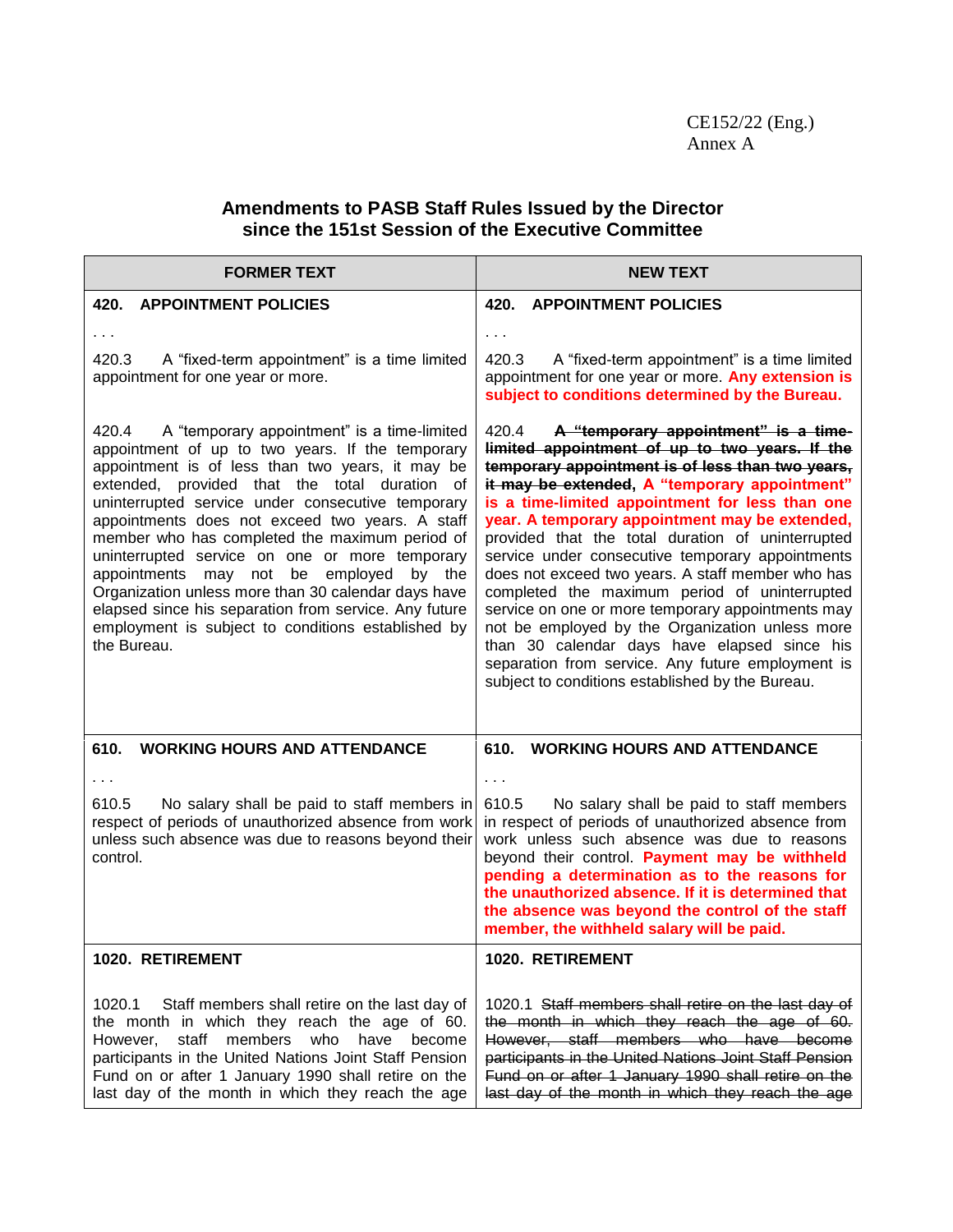| <b>FORMER TEXT</b>                                                                                                                                                                                                                                                                                                                                                    | <b>NEW TEXT</b>                                                                                                                                                                                                                                                                                                                                                                                                                                                                                        |
|-----------------------------------------------------------------------------------------------------------------------------------------------------------------------------------------------------------------------------------------------------------------------------------------------------------------------------------------------------------------------|--------------------------------------------------------------------------------------------------------------------------------------------------------------------------------------------------------------------------------------------------------------------------------------------------------------------------------------------------------------------------------------------------------------------------------------------------------------------------------------------------------|
| of 62. In exceptional circumstances, a staff member's<br>appointment may be extended beyond mandatory age<br>of retirement provided that the extension is in the<br>interest of the Bureau and that not more than a one<br>year extension shall be granted at a time. In no case<br>shall any extension be granted beyond the staff<br>member's sixty-fifth birthday. | of 62. In exceptional circumstances, a staff member's<br>appointment may be extended beyond mandatory<br>age of retirement provided that the extension is in the<br>interest of the Bureau and that not more than a one<br>year extension shall be granted at a time. In no case<br>shall any extension be granted beyond the staff<br>member's sixty-fifth birthday Staff members must<br>retire on the last day of the month in which they<br>reach retirement age, specifically when they<br>reach: |
|                                                                                                                                                                                                                                                                                                                                                                       | (1) Age 60, if they became participants in the<br>United Nations Joint Staff Pension<br><b>Fund</b><br>(UNJSPF) before 1 January 1990.                                                                                                                                                                                                                                                                                                                                                                 |
|                                                                                                                                                                                                                                                                                                                                                                       | (2) Age 62, if they became participants in the<br><b>UNJSPF on or after 1 January 1990.</b>                                                                                                                                                                                                                                                                                                                                                                                                            |
|                                                                                                                                                                                                                                                                                                                                                                       | (3) Age 65, if they became participants in the<br><b>UNJSPF on or after 1 January 2014.</b>                                                                                                                                                                                                                                                                                                                                                                                                            |
|                                                                                                                                                                                                                                                                                                                                                                       | 1020.2 In exceptional circumstances, a staff<br>member's appointment may be extended beyond<br>their mandatory age of retirement provided that<br>the extension is in the interest of the Bureau and<br>that not more than a one year extension shall be<br>granted at a time. In no case shall any extension<br>be granted beyond the staff member's sixty-fifth<br>birthday.                                                                                                                         |
| 1020.2 A staff member whose years of service and<br>age qualify him for receipt upon separation of an early<br>retirement benefit under the United Nations Joint Staff<br>Pension Fund regulations may retire before the<br>normal retirement age, subject to the conditions<br>stated in Rule 1010.                                                                  | 1020.2 3 A staff member whose years of service and<br>age qualify him for receipt upon separation of an<br>early retirement benefit under the United Nations<br>Joint Staff Pension Fund regulations may retire<br>before the normal retirement age, subject to the<br>conditions stated in Rule 1010.                                                                                                                                                                                                 |
| 1040. COMPLETION OF APPOINTMENTS                                                                                                                                                                                                                                                                                                                                      | 1040.<br><b>COMPLETION OF APPOINTMENTS</b>                                                                                                                                                                                                                                                                                                                                                                                                                                                             |
| 1040.1<br>In the absence of any offer and acceptance<br>of extension, fixed-term and temporary appointments<br>shall expire automatically on the completion of the<br>agreed period of service.                                                                                                                                                                       | 1040.1<br>In the absence of any offer and<br>acceptance of extension, fixed-term and<br>temporary appointments shall expire<br>automatically on the completion of the agreed<br>period of service. Fixed-term and temporary<br>appointments carry no right to extension or<br>conversion of the appointment. In the absence of<br>any offer and acceptance of extension, such                                                                                                                          |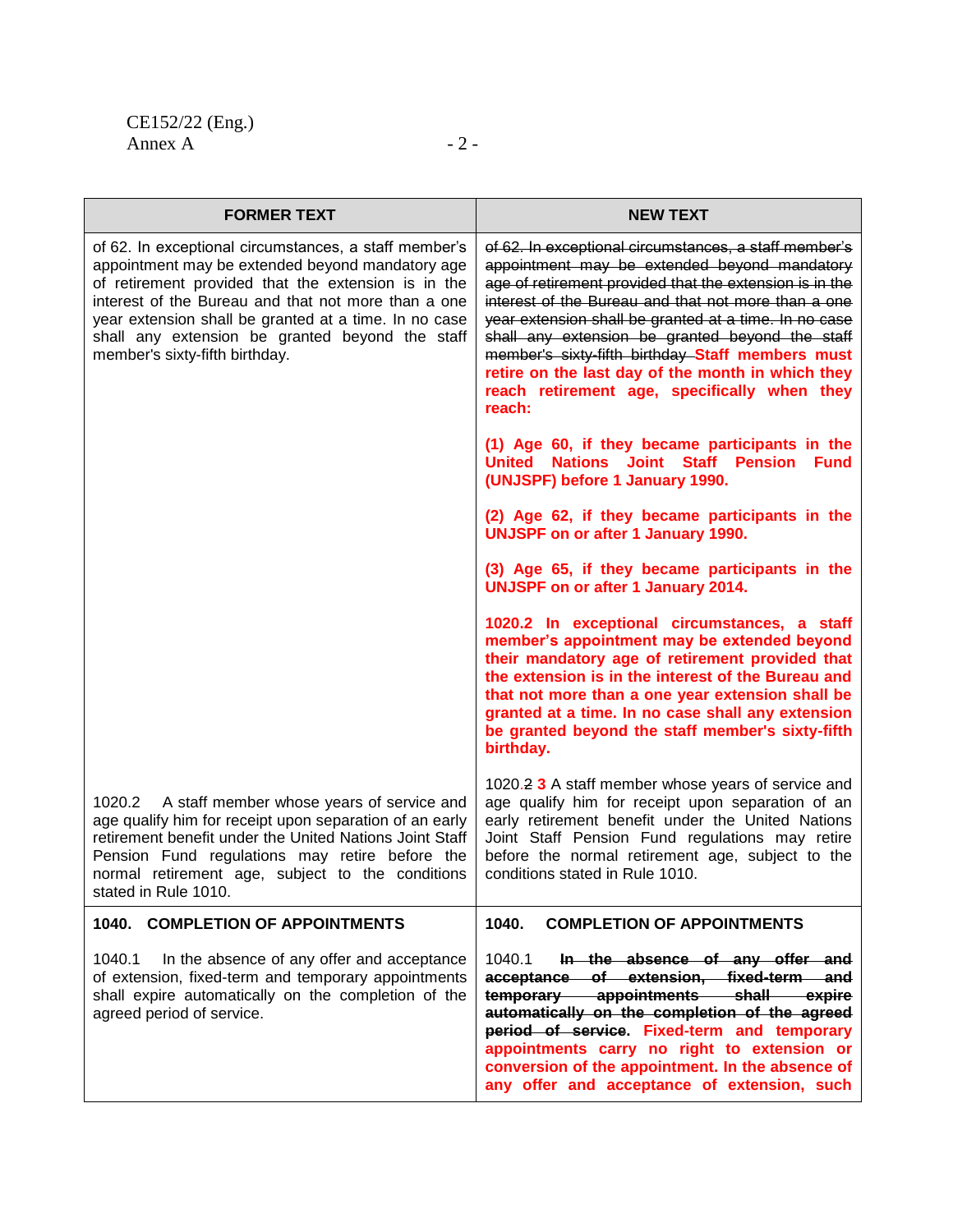| <b>FORMER TEXT</b>                                                                                                                                                                                                                                                                                                                                                                                                                                                                                                                                                                                                                                                                               | <b>NEW TEXT</b>                                                                                                                                                                                                                                                                                                                                                                                                                                                                                                                                                                                                                                                                                     |  |  |  |
|--------------------------------------------------------------------------------------------------------------------------------------------------------------------------------------------------------------------------------------------------------------------------------------------------------------------------------------------------------------------------------------------------------------------------------------------------------------------------------------------------------------------------------------------------------------------------------------------------------------------------------------------------------------------------------------------------|-----------------------------------------------------------------------------------------------------------------------------------------------------------------------------------------------------------------------------------------------------------------------------------------------------------------------------------------------------------------------------------------------------------------------------------------------------------------------------------------------------------------------------------------------------------------------------------------------------------------------------------------------------------------------------------------------------|--|--|--|
|                                                                                                                                                                                                                                                                                                                                                                                                                                                                                                                                                                                                                                                                                                  | appointments shall end on the completion of the<br>agreed period of service.                                                                                                                                                                                                                                                                                                                                                                                                                                                                                                                                                                                                                        |  |  |  |
|                                                                                                                                                                                                                                                                                                                                                                                                                                                                                                                                                                                                                                                                                                  | 1040.1.1 A fixed-term staff member shall be<br>notified of the end of the appointment no less<br>than three months before its end date.                                                                                                                                                                                                                                                                                                                                                                                                                                                                                                                                                             |  |  |  |
|                                                                                                                                                                                                                                                                                                                                                                                                                                                                                                                                                                                                                                                                                                  | 1040.1.2 A temporary staff member shall be<br>notified of the end of the appointment normally<br>no less than one month before its end date. Such<br>notice shall not be required in the case of a staff<br>member holding a temporary appointment who<br>maximum<br>duration<br>has.<br>reached<br>the<br>оf<br>uninterrupted<br>service<br>under<br>consecutive<br>temporary appointments, as defined in Staff Rule<br>420.4                                                                                                                                                                                                                                                                      |  |  |  |
| Where it has been decided not to offer an<br>1040.2<br>extension of appointment to a staff member holding a<br>fixed-term appointment, the staff member shall be<br>given three month's [sic] notice. Where it has been<br>decided not to offer an extension of appointment to a<br>staff member holding a temporary appointment, the<br>staff member shall be notified normally no less than<br>one month before the expiry of the appointment. Such<br>notice shall not be required in the case of a staff<br>member holding a temporary appointment who has<br>reached the maximum duration of uninterrupted<br>service under consecutive temporary appointments as<br>defined in Rule 420.4. | 1040.2 Where it has been decided not to offer<br>an extension of appointment to a staff member<br>holding a fixed-term appointment, the staff<br>member shall be given three month's [sic] notice.<br>Where it has been decided not to offer an<br>extension of appointment to a staff member<br>holding a temporary appointment, the staff<br>member shall be notified normally no less than<br>one month before the expiry of the appointment.<br>Such-notice-shall not be required in the case of a<br>staff member holding a temporary appointment<br>who has reached the maximum duration of<br>uninterrupted service under consecutive<br>temporary appointments as defined in Rule<br>420.4. |  |  |  |
| 1040.3 At the discretion of the Bureau, payment in<br>lieu of the notice period prescribed in Rule 1040.2<br>may be given to a staff member. Eligible staff<br>members who do not wish to be considered for<br>reappointment shall also give notice of their intention<br>within the minimum period specified above.                                                                                                                                                                                                                                                                                                                                                                             | 1040.32<br>At the discretion of the Bureau, payment<br>in lieu of the notice period prescribed in Rule 1040.1<br>may be given to a staff member. Eligible staff<br>members who do not wish to be considered for<br>reappointment shall also give notice of their intention<br>within the minimum period specified above.                                                                                                                                                                                                                                                                                                                                                                            |  |  |  |
| 1040.4<br>When<br>fixed-term<br>temporary<br>a<br>or<br>appointment is due to expire during a period of<br>maternity leave, paternity leave where applicable, or<br>adoption leave, the appointment may be extended for<br>period<br>determined,<br>under<br>conditions<br>and<br>a<br>established by the Bureau.                                                                                                                                                                                                                                                                                                                                                                                | 1040.43<br>When<br>a fixed-term<br>or<br>temporary<br>appointment is due to expire during a period of<br>maternity leave, paternity leave where applicable, or<br>adoption leave, the appointment may be extended<br>for a period determined, and under conditions<br>established by the Bureau.                                                                                                                                                                                                                                                                                                                                                                                                    |  |  |  |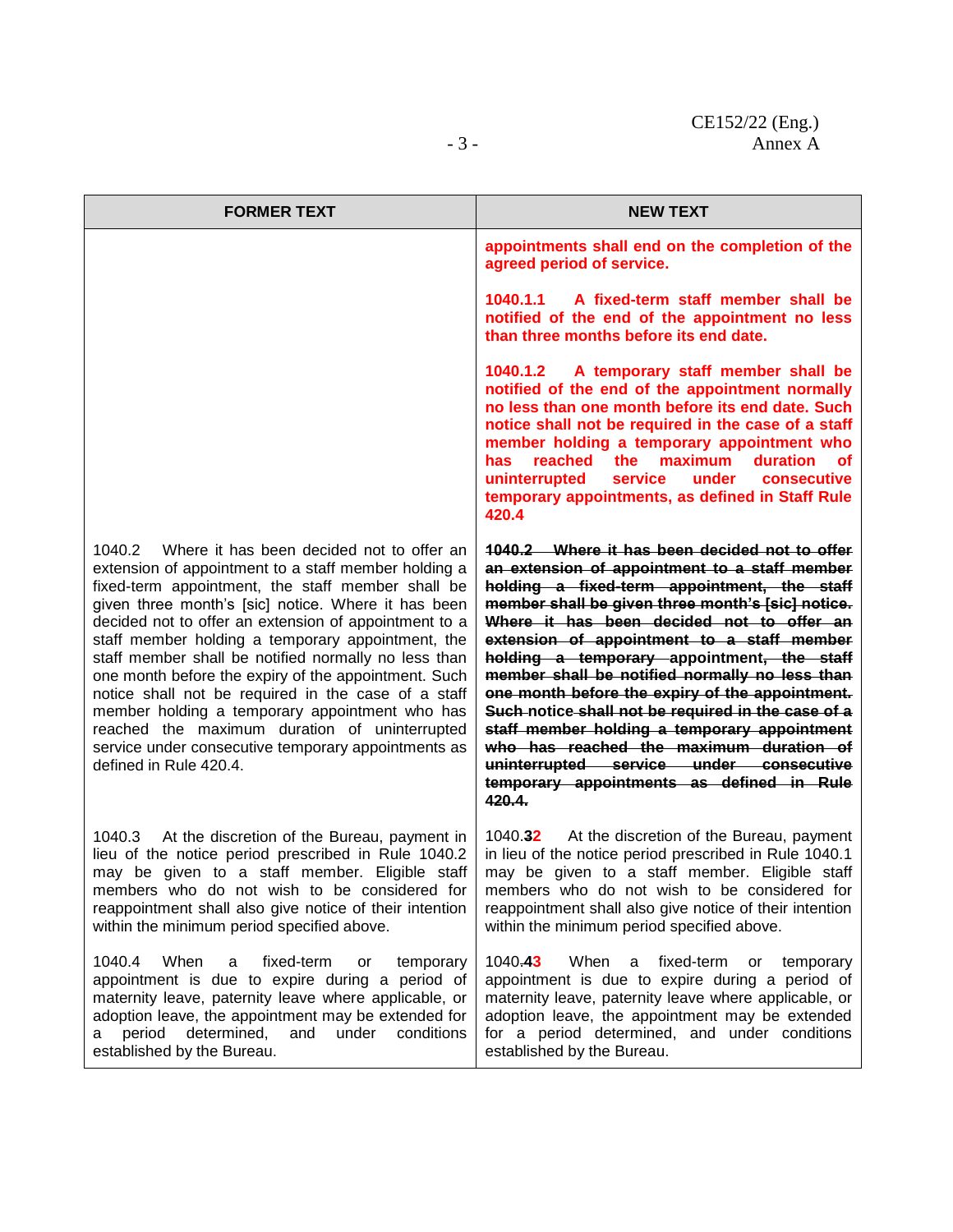## **APPENDIX 2. EDUCATION GRANT ENTITLEMENTS APPLICABLE IN CASES WHERE EDUCATIONAL EXPENSES ARE INCURRED IN SPECIFIED CURRENCIES AND COUNTRIES**

(effective school year in progress 1 January 2013)

|                                                                          | (1)                                                                                                     | (2)                           | (3)                                              | (4)                                                                                                     | (5)                                                                                | (6)                                                                                                                       |
|--------------------------------------------------------------------------|---------------------------------------------------------------------------------------------------------|-------------------------------|--------------------------------------------------|---------------------------------------------------------------------------------------------------------|------------------------------------------------------------------------------------|---------------------------------------------------------------------------------------------------------------------------|
| Country/<br>currency area                                                | Maximum<br>admissible<br>educational<br>expenses<br>and<br>maximum<br>grant for<br>disabled<br>children | Maximum<br>education<br>grant | Flat rate<br>when<br>boarding<br>not<br>provided | <b>Additional</b><br>flat rate for<br>boarding (for<br>staff serving<br>at designated<br>duty stations) | Maximum<br>grant for staff<br>members<br>serving at<br>designated<br>duty stations | Maximum<br>admissible<br>educational<br>expenses for<br>attendance<br>(only when<br>flat rate for<br>boarding is<br>paid) |
| Part A                                                                   |                                                                                                         |                               |                                                  |                                                                                                         |                                                                                    |                                                                                                                           |
| Austria (Euro)                                                           | 18 240                                                                                                  | 13 680                        | 3882                                             | 5824                                                                                                    | 19 504                                                                             | 13 0 64                                                                                                                   |
| Belgium (Euro)                                                           | 16 0 14                                                                                                 | 12 011                        | 3647                                             | 5470                                                                                                    | 17481                                                                              | 11 152                                                                                                                    |
| Denmark (Krone)                                                          | 122 525                                                                                                 | 91 894                        | 28 0 89                                          | 42 134                                                                                                  | 134 028                                                                            | 85 073                                                                                                                    |
| France <sup>1</sup> (Euro)                                               | 11 4 97                                                                                                 | 8623                          | 3 1 2 7                                          | 4691                                                                                                    | 13 3 14                                                                            | 7328                                                                                                                      |
| Germany (Euro)                                                           | 20 130                                                                                                  | 15 098                        | 4 3 2 2                                          | 6484                                                                                                    | 21 5 82                                                                            | 14 3 68                                                                                                                   |
| Ireland (Euro)                                                           | 17045                                                                                                   | 12 7 84                       | 3 1 4 7                                          | 4721                                                                                                    | 17 505                                                                             | 12 849                                                                                                                    |
| Italy (Euro)                                                             | 21 601                                                                                                  | 16 201                        | 3 2 2 3                                          | 4836                                                                                                    | 21 0 37                                                                            | 17 304                                                                                                                    |
| Netherlands (Euro)                                                       | 18 0 37                                                                                                 | 13 5 28                       | 3 9 9 3                                          | 5 9 9 0                                                                                                 | 19518                                                                              | 12 7 13                                                                                                                   |
| Spain (Euro)                                                             | 17 153                                                                                                  | 12 8 64                       | 3 1 9 8                                          | 4797                                                                                                    | 17 661                                                                             | 12 8 88                                                                                                                   |
| Japan yen (yen)                                                          | 2 3 2 4 1 3 1                                                                                           | 1743098                       | 609 526                                          | 914 290                                                                                                 | 2 657 388                                                                          | 1 5 1 1 4 2 9                                                                                                             |
| Sweden (krona)                                                           | 157 950                                                                                                 | 118 462                       | 26 219                                           | 39 328                                                                                                  | 157 790                                                                            | 175 641                                                                                                                   |
| Switzerland (Swiss franc)                                                | 32 932                                                                                                  | 24 699                        | 5 5 4 0                                          | 8 3 1 0                                                                                                 | 33 009                                                                             | 25 545                                                                                                                    |
| United Kingdom of Great Britain and<br>Northern Ireland (pound sterling) | 25 8 64                                                                                                 | 19 3 98                       | 3821                                             | 5731                                                                                                    | 25 1 29                                                                            | 20 769                                                                                                                    |
| Part B                                                                   |                                                                                                         |                               |                                                  |                                                                                                         |                                                                                    |                                                                                                                           |
| United States dollar (outside the<br>United States of America)           | 21 4 28                                                                                                 | 16 071                        | 3823                                             | 5735                                                                                                    | 21 806                                                                             | 16 3 31                                                                                                                   |
| Part C                                                                   |                                                                                                         |                               |                                                  |                                                                                                         |                                                                                    |                                                                                                                           |
| United States dollar (in the United<br>States $)^2$                      | 45 5 86                                                                                                 | 34 190                        | 6 2 6 5                                          | 9 3 9 9                                                                                                 | 43 589                                                                             | 37 233                                                                                                                    |

 $\frac{1}{1}$ Except for the following schools where the US\$ in the US levels will be applied: *(a)* American School of Paris; *(b)* American University of Paris; *(c)* British School of Paris; *(d)* École Active Bilingue Victor Hugo; *(e)* European Management School of Lyon; *(f)* International School of Paris; *(g)* Marymount School of Paris; *(h)* École Active Bilingue Jeanine Manuel

 $^2$  US dollar in the USA applies, as a special measure, for China, Indonesia, Hungary, Romania and Russian Federation. Effective school year in progress on 1 January 2013 special measures for Romania are discontinued. Special measures are introduced in Thailand and for the American Cooperative School in Tunis, Tunisia and the American International School of Johannesburg, South Africa.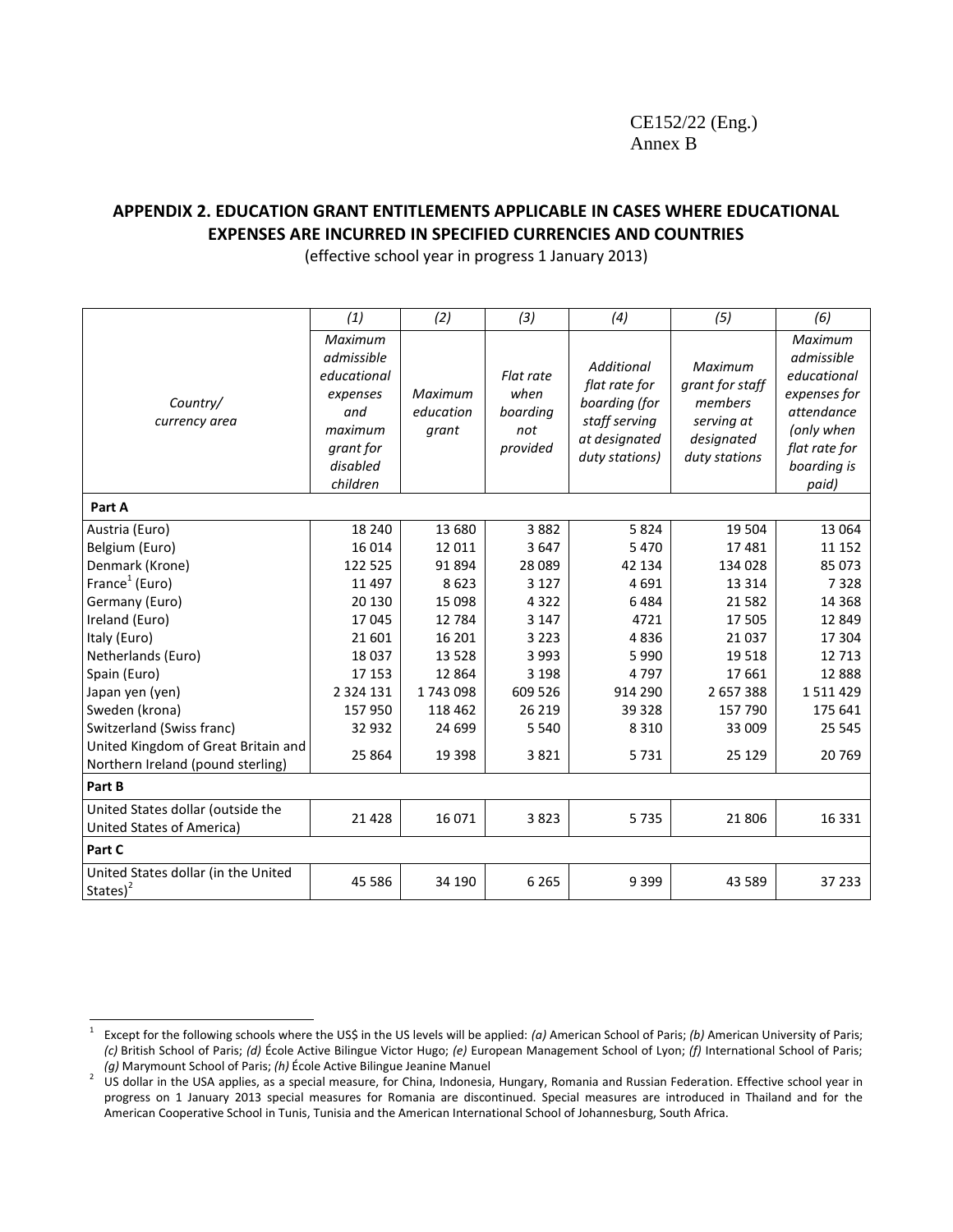

PAN AMERICAN HEALTH ORGANIZATION WORLD HEALTH ORGANIZATION

# **152nd SESSION OF THE EXECUTIVE COMMITTEE**

*Washington, D.C., USA, 17-21 June 2013*

CE152/22 (Eng.) Annex C ORIGINAL: ENGLISH

# *PROPOSED RESOLUTION*

## **AMENDMENTS TO THE PASB STAFF RULES**

## *THE 152nd SESSION OF THE EXECUTIVE COMMITTEE,*

Having considered the amendments to the Staff Rules of the Pan American Sanitary Bureau submitted by the Director in Annex A to Document CE152/22;

Bearing in mind the provisions of Staff Rule 020 of the Pan American Sanitary Bureau; and

Recognizing the need for uniformity in the conditions of employment of staff of the Pan American Sanitary Bureau and the World Health Organization,

### *RESOLVES:*

To confirm in accordance with Staff Rule 020 the Staff Rule amendments that have been made by the Director effective 1 July 2013 concerning: appointment policies, working hours and attendance, completion of appointments, the education grant, and the mandatory age of retirement, as follows: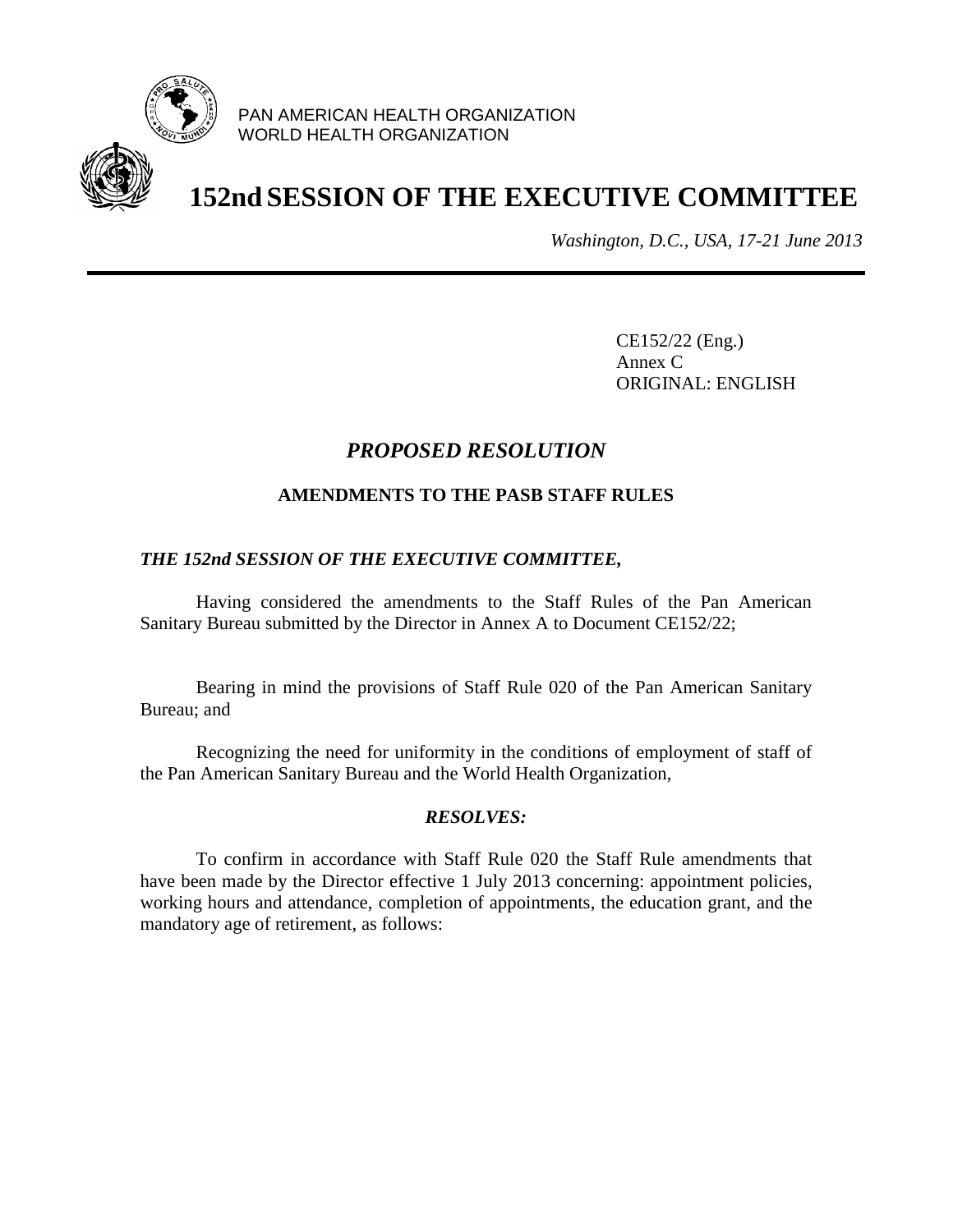## **AMENDMENTS TO THE PASB STAFF RULES**

## **420. APPOINTMENT POLICIES**

. . .

420.3 A "fixed-term appointment" is a time limited appointment for one year or more. Any extension is subject to conditions determined by the Bureau.

420.4 A "temporary appointment" is a time-limited appointment for less than one year. A temporary appointment may be extended, provided that the total duration of uninterrupted service under consecutive temporary appointments does not exceed two years. A staff member who has completed the maximum period of uninterrupted service on one or more temporary appointments may not be employed by the Organization unless more than 30 calendar days have elapsed since his separation from service. Any future employment is subject to conditions established by the Bureau.

## **610. WORKING HOURS AND ATTENDANCE**

. . .

610.5 No salary shall be paid to staff members in respect of periods of unauthorized absence from work unless such absence was due to reasons beyond their control. Payment may be withheld pending a determination as to the reasons for the unauthorized absence. If it is determined that the absence was beyond the control of the staff member, the withheld salary will be paid.

### **1020. RETIREMENT**

1020.1 Staff members must retire on the last day of the month in which they reach retirement age, specifically when they reach:

(1) Age 60, if they became participants in the United Nations Joint Staff Pension Fund (UNJSPF) before 1 January 1990.

(2) Age 62, if they became participants in the UNJSPF on or after 1 January 1990.

(3) Age 65, if they became participants in the UNJSPF on or after 1 January 2014.

1020.2 In exceptional circumstances, a staff member's appointment may be extended beyond their mandatory age of retirement provided that the extension is in the interest of the Bureau and that not more than a one year extension shall be granted at a time. In no case shall any extension be granted beyond the staff member's sixty-fifth birthday.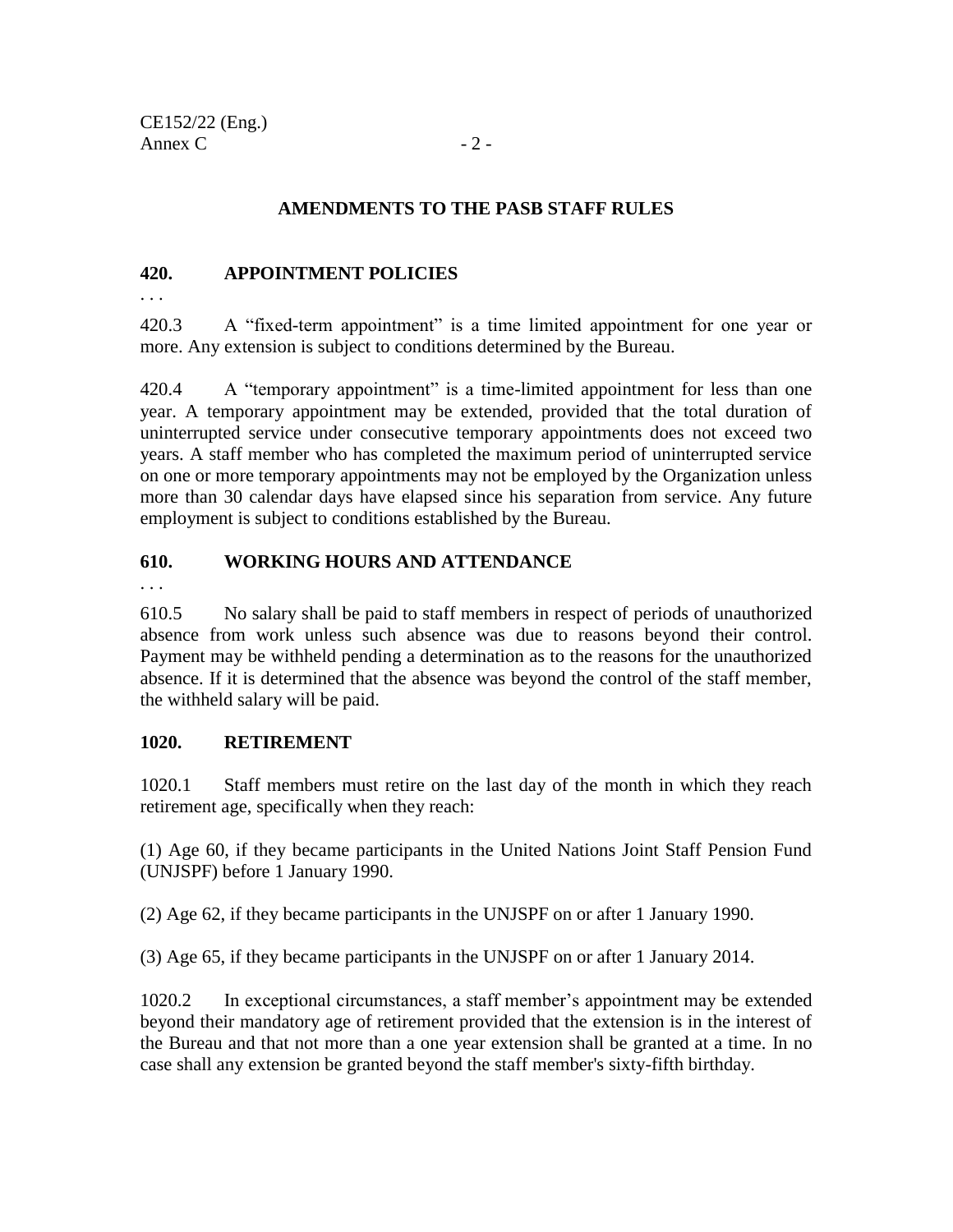1020.3 A staff member whose years of service and age qualify him for receipt upon separation of an early retirement benefit under the United Nations Joint Staff Pension Fund regulations may retire before the normal retirement age, subject to the conditions stated in Rule 1010.

## **1040. COMPLETION OF APPOINTMENTS**

1040.1 Fixed-term and temporary appointments carry no right to extension or conversion of the appointment. In the absence of any offer and acceptance of extension, such appointments shall end on the completion of the agreed period of service.

1040.1.1 A fixed-term staff member shall be notified of the end of the appointment no less than three months before its end date.

1040.1.2 A temporary staff member shall be notified of the end of the appointment normally no less than one month before its end date. Such notice shall not be required in the case of a staff member holding a temporary appointment who has reached the maximum duration of uninterrupted service under consecutive temporary appointments, as defined in Staff Rule 420.4

1040.2 At the discretion of the Bureau, payment in lieu of the notice period prescribed in Rule 1040.1 may be given to a staff member. Eligible staff members who do not wish to be considered for reappointment shall also give notice of their intention within the minimum period specified above.

1040.3 When a fixed-term or temporary appointment is due to expire during a period of maternity leave, paternity leave where applicable, or adoption leave, the appointment may be extended for a period determined, and under conditions established by the Bureau.